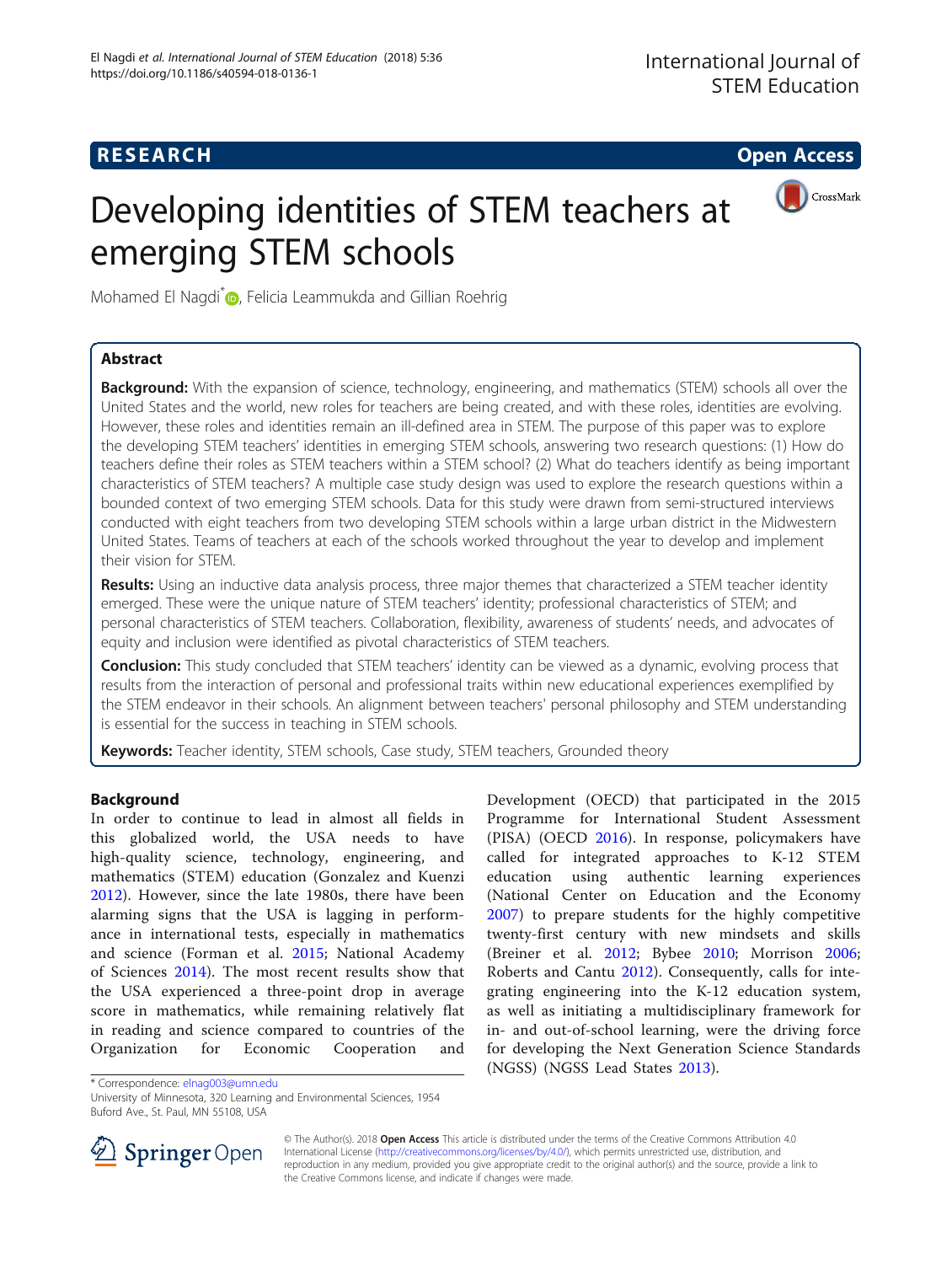In spite of the urgency to improve K-12 STEM education at the federal, state, and local levels (Forman et al. [2015](#page-11-0)) and internationally as well (Ritz and Fan [2015](#page-12-0)), there has been a sense of vagueness concerning the nature and conceptualization of STEM education not only among teacher educators, but also among other stakeholders, including students, teachers, and policy makers (Breiner et al. [2012](#page-11-0); Sanders [2009;](#page-12-0) Williams [2011](#page-12-0)). However, it is clear that one of the critical pillars for the success of integrated STEM learning environments, like any other education reform initiative (Wright et al. [1997](#page-12-0)), is the STEM teacher on whose shoulders STEM integration initiatives come to fruition (Fulton and Britton [2011](#page-11-0); Hutchison [2012\)](#page-11-0). In STEM education, "success is brought about by extraordinary teachers who overcome a variety of challenges that stand between vision and reality" (National Research Council [2011,](#page-11-0) p.19). To be effective, teachers need strong content knowledge and pedagogical expertise (National Research Council [2011](#page-11-0); Shulman [1986](#page-12-0)). In the case of STEM teachers, they require multidisciplinary knowledge across the STEM disciplines and a unique set of pedagogical practices that help design and implement a robust STEM integration curriculum (Kelley and Knowles [2016](#page-11-0); Sanders [2009\)](#page-12-0).

It is necessary for STEM teachers to understand the concepts, philosophy, and purposes that an integrated STEM approach entails (Chesky and Wolfmeyer [2015](#page-11-0); Breiner et al. [2012\)](#page-11-0) in order to push forward the STEM experiences in their schools. Therefore, as schools move towards adapting and implementing STEM philosophy, it is necessary to decide if one teacher integrates all STEM disciplines into their classes (Hutchison [2012](#page-11-0); Sanders [2009](#page-12-0)) with all the epistemological constraints associated with each discipline (Williams [2011](#page-12-0); Sanders [2009](#page-12-0)), or whether STEM teachers are disciplinary teachers, one for each subject, who collaborate in harmony, developing and implementing STEM-focused curriculum (Herschbach, [2011;](#page-11-0) Sanders [2009](#page-12-0); Williams [2011](#page-12-0)). Despite this lack of clarity about STEM, STEM-focused schools are opening at an accelerating rate (Forman et al. [2015;](#page-11-0) Slavit et al. [2016\)](#page-12-0). With the different models of STEM, teachers are left to determine for themselves how to define (a) STEM itself as an approach, (b) the nature of integration, and (c) the role of engineering and technology, and possibly other non-STEM disciplines, in the K-12 system.

As teachers get involved in STEM integration design and practice, they engage in a process of new identity formation of being STEM teachers with the many roles and responsibilities associated with such an identity (Beijaard et al. [2004;](#page-11-0) Cooper and Olson [1996](#page-11-0); Slavit et al. [2016](#page-12-0)). While there is a strong literature base related to teacher identity across disciplines and grade levels science, mathematics, elementary, secondary (e.g., Flores and Day [2006;](#page-11-0) Friesen and Besley [2013;](#page-11-0) Obenchain et al. [2016](#page-11-0))—STEM teachers' identities have yet to be included within the teacher identity literature. Therefore, research work is critical, especially regarding STEM teachers' identities and their roles in creating and enacting an instructional and curricular vision of integrated STEM. To fill this gap, this study was initiated and guided by the following research questions: (1) What do teachers identify as being important characteristics of STEM teachers? (2) How do STEM teachers identify their roles as STEM teachers?

#### Literature review

#### STEM education

#### Lofty visions and classroom practices

Real-world problems are complex and inherently multidisciplinary. Tackling such problems requires not just the ability to use design thinking or inquiry, but also the ability to choose the best approach or combination of approaches that capitalizes on the strengths of each way of thinking. From this perspective, STEM encompasses the content, skills, and ways of thinking of each of the disciplines, but it also includes an understanding of the interactions between the disciplines and the ways they support and complement each other (Moore et al. [2014](#page-11-0)). Although educators are aware of the role of STEM education as an economic imperative of education (Chesky and Wolfmeyer [2015;](#page-11-0) Gonzalez and Kuenzi [2012\)](#page-11-0) as well as a pedagogical need to enhance learning (e.g., Lansiquot [2016](#page-11-0); Morrison [2006\)](#page-11-0), neither educators nor researchers consistently agree on definitions for K-12 STEM education or best practices for integrated STEM instruction (e.g., Breiner et al. [2012](#page-11-0)). However, some common ground has been found as STEM education has evolved into "a meta-discipline, an integrated effort that removes the traditional barriers between STEM subjects, and instead, focuses on innovation and the applied process of designing solutions to complex contextual problems using current tools and technologies" (Kennedy and Odell [2014](#page-11-0), p. 246). Unpacking this definition reveals a myriad of tasks and responsibilities for teachers. Integration in curriculum design and implementation, connecting classroom practices with the real world, and focusing on innovation and application are among the tasks that a STEM teacher is expected to fulfill (Morrison [2006](#page-11-0)). The challenge for teachers lies in aligning such lofty definitions of STEM with their classroom practices, at times creating a dichotomy between theory and practice. Without strong STEM teachers who understand how to embody this vision of integrated STEM, STEM could be reduced to a simplistic version of "design cycles" based on hands-on activities absent of strong science and mathematical content (Williams [2011](#page-12-0)).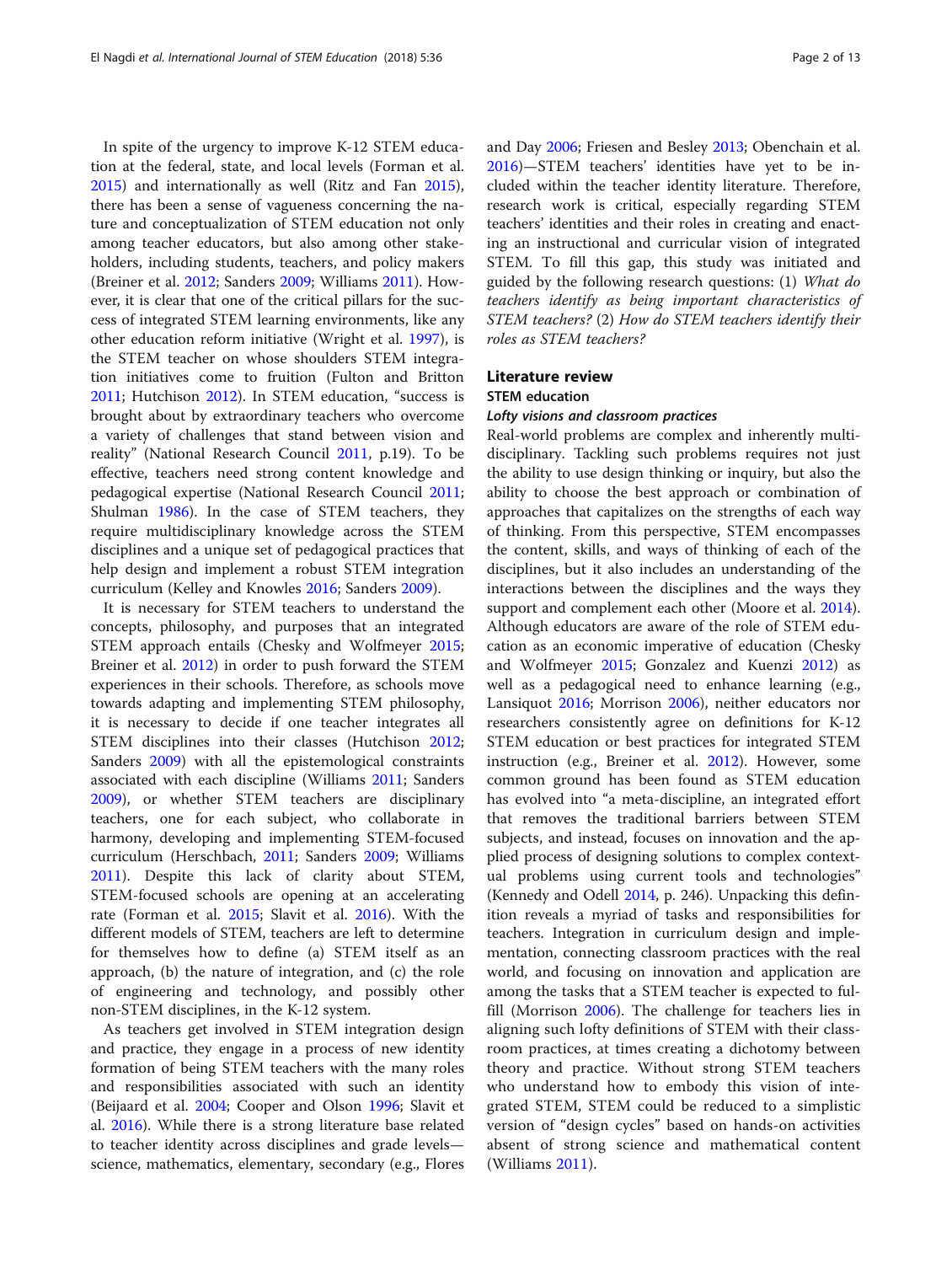## Single STEM teacher or team teaching

There are two different visions/models regarding how teachers implement STEM in a school. One point of view treats the "STEM teacher" as someone who can teach science, technology, mathematics, and engineering in spite of all the epistemological variations among these disciplines (Sanders [2009;](#page-12-0) Williams [2011\)](#page-12-0), eventually creating what might be referred to as a standalone STEM subject or standalone STEM units within a disciplinary course. However, integrative STEM education is not intended as a new standalone subject area in the schools accompanied by new "integrative STEM education" licensure regulations (Sanders [2009\)](#page-12-0). As Sanders ([2009](#page-12-0)) states:

Given the amount of content knowledge necessary to be an effective science, mathematics, or technology educator, it's very difficult to imagine a new teaching/ licensure program that would prepare individual pre- and/or in-service teachers with sufficient science, mathematics, and technology content expertise—and the pedagogical content knowledge—to teach all three bodies of knowledge effectively (p. 21).

Among the barriers that make the alignment between the STEM vision and implementation challenging, especially in the case of the one-for-all STEM teacher, is the epistemological differences between the STEM disciplines.

## Epistemological constraints

While the NGSS advocate for the integration of engineering into science classrooms, it is important to note that these fields have epistemological characteristics that differ markedly (Herschbach, [2011](#page-11-0); Sanders [2009\)](#page-12-0). These characteristics must be fully recognized and accommodated in planning and teaching in order to preserve the intellectual integrity of each field. Otherwise, a very limited understanding undervalues specific intellectual contributions or ignores the collective value of each (Herschbach [2011](#page-11-0); Williams [2011](#page-12-0)). In the following section, a brief delineation of the epistemological differences between science and engineering as a model is explained.

Within a STEM framework, engineering is seen as an umbrella and a context for integration and therefore better learning of science and mathematics (Moore et al. [2014](#page-11-0)). Engineering can be viewed as either an applied science or a design process. Smith ([1988\)](#page-12-0) defined engineering as a design process. He stated:

"[D]esign in a major sense is the essence of engineering; it begins with identification of a need and ends with a product or a system in the hands of a user. It is primarily concerned with synthesis

rather than analysis which is central to engineering science. Design, above all else, distinguishes engineering from science" (p. 318).

This perspective of engineering is reflected, to a large extent, in the different STEM integration frameworks used by different researchers and educators in which engineering is viewed as a real-world context for learning mathematics and science, providing a context for developing problem-solving skills, a vehicle to promote the development of communication skills and teamwork, and providing a fun and hands-on setting that will improve students' attitude towards STEM careers (Moore et al. [2014;](#page-11-0) Roehrig et al. [2012\)](#page-12-0). Koen [\(2003\)](#page-11-0) defines engineering as "the use of heuristics to cause the best change in a poorly understood situation within available resources" (p. 28). Heuristics are defined, in this case, as reasonable, plausible, but ultimately fallible approaches; they permit a solution or reduce the time to a solution, but they do not guarantee a solution. Heuristics may include, but is not restricted to, engagement strategies such as cooperative work, holistic perspective versus being lost in minutiae, and better teacher-student interaction (Smith [2006\)](#page-12-0).

While the goal of science is the construction of theories that can provide explanatory accounts of natural phenomena, engineering develops a systematic process for solving problems based on scientific knowledge and models of the material world. Each proposed solution results from a process of balancing competing criteria of desired functions, technological feasibility, cost, safety, esthetics, and compliance with legal requirements. There is usually no single best solution, but rather a range of solutions (National Research Council [2011\)](#page-11-0).

Science begins with a question about a phenomenon and seeks to develop theories that can provide explanatory answers to such questions. In contrast, engineering begins with a problem, need, or desire that suggests an engineering problem that needs to be solved. Engineers use investigation both to gain data essential for specifying design criteria or parameters and to test their designs. Scientific investigations produce data that must be analyzed in order to derive meaning or explanation. Since data usually do not speak for themselves, scientists use a range of tools—including tabulation, graphical interpretation, visualization, and statistical analysis. Engineers also do the same, however, with different purposes. Engineers analyze data collected in the tests of their designs and investigations in order to compare different solutions, determine how well each one meets specific design criteria, and interpret the results (National Research Council [2011](#page-11-0)).

Given that STEM integration is primarily promoted through reforms in science teaching and learning (Moore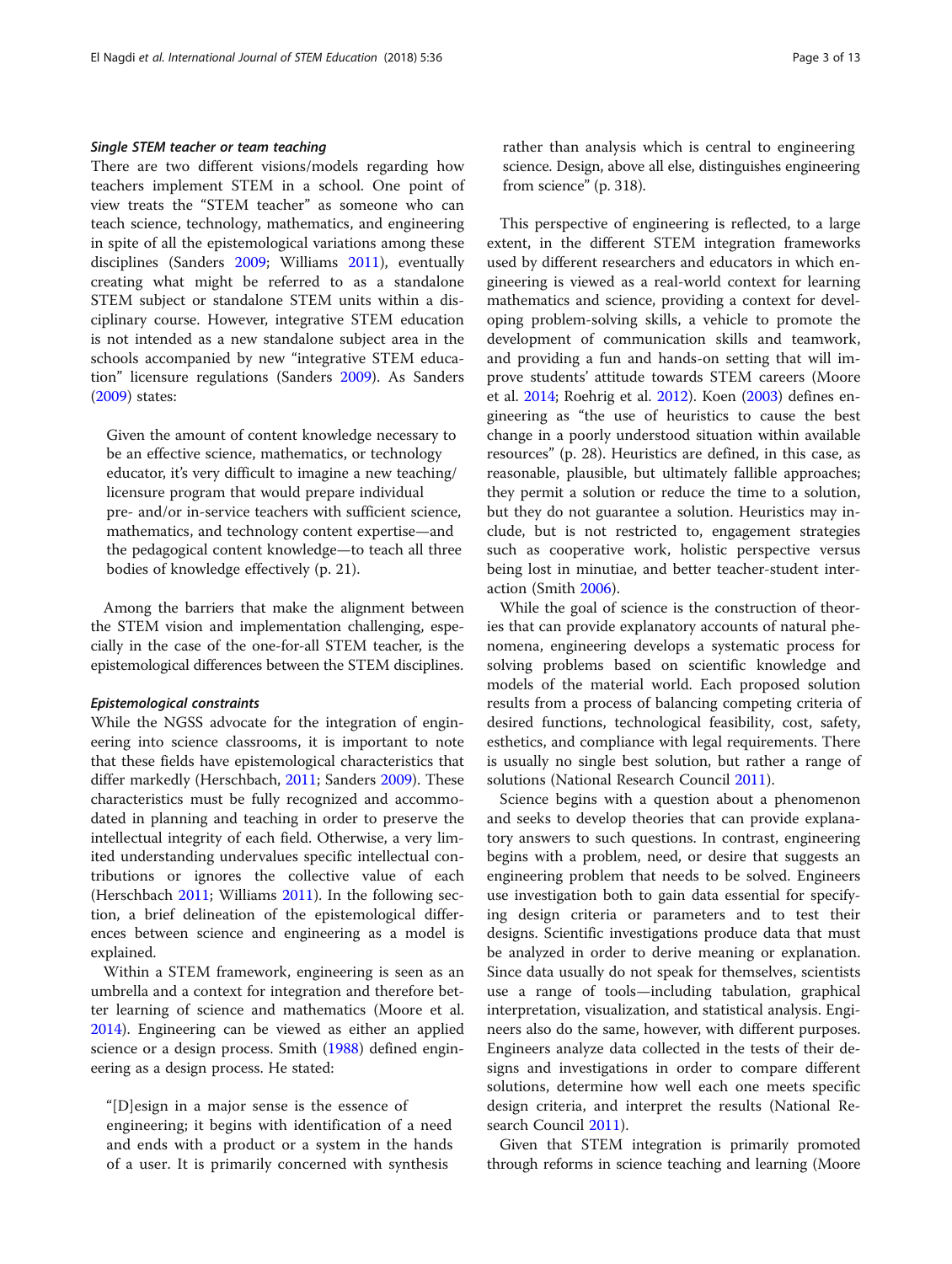[2010;](#page-11-0) Roehrig et al. [2012\)](#page-12-0), science teachers are at the forefront of most STEM initiatives. Science is, in this sense, taking the lion share of emphasis, causing what might be called "polarity effect" of STEM integration (Roberts and Cantu [2012\)](#page-12-0). In many circumstances, STEM-integrated units are strikingly leaning towards science (Herschbach [2011;](#page-11-0) Roberts and Cantu [2012](#page-12-0); Williams [2011](#page-12-0)) with little mathematics content, engineering design as a content integrator (context), and technology as a value-laden tool for implementation (Kelley and Knowles [2016](#page-11-0)).

#### STEM team teaching

One way to address these epistemological considerations is to encourage a team-teaching model as an alternative to a single teacher implementing STEM. In this model, teachers work together and they are able to maintain the epistemological grounding of their discipline. Also, STEM teaching becomes more effective. Student achievement increases when teachers join forces to develop strong professional learning communities in their schools (Fulton and Britton [2011\)](#page-11-0). However, this model requires a great deal of coordination and collaboration among all teachers in both planning and implementation of STEM curriculum (Fulton and Britton [2011](#page-11-0); Herschbach [2011](#page-11-0)). Similarly, Williams ([2011](#page-12-0)) proposed that rather than integration, a more reasonable approach may be to develop interactions between STEM subjects by fostering cross-curricular links in a context where the integrity of each subject remains respected. This approach cannot happen in the absence of a student-centered learning environment.

#### Student-centered learning

While STEM models differ in some regards, there is a common thread related to student-centered learning. In existing models of effective STEM integration, the goal is to provide students with opportunities to construct new knowledge and acquire problem-solving skills through the process of designing artifacts (Bybee [2013](#page-11-0); Morrison [2006](#page-11-0)). This goal is accomplished through a series of open-ended, hands-on activities related to a thematic topic that addresses important concepts related to STEM disciplines (Satchwell and Loepp [2002\)](#page-12-0). Central to this process is involving students in defining and optimizing a solution for a real-world authentic problem from students' surroundings to help facilitate a more meaningful learning process (Laboy-Rush [2011;](#page-11-0) Satchwell and Loepp [2002\)](#page-12-0). As a result, students take ownership of their learning and have the chance to make sense of the world rather than learning isolated pieces of information (Morrison [2006](#page-11-0)). In such an environment, teachers' roles are critical (Johnson [2012](#page-11-0)).

## Teachers' roles in a STEM setting

Within such a challenging and demanding educational environment, STEM teachers are required to adopt new approaches from the disciplinary approaches they were prepared for. STEM teachers would need to have the content knowledge and professional attributes to organize authentic STEM projects for their students (Laboy-Rush [2011;](#page-11-0) Morrison [2006\)](#page-11-0). Accordingly, teachers need certain personal and professional traits in addition to the deep knowledge about a broad range of content areas, pedagogical skills across disciplines, and access to appropriate resources (Ruggirello and Balcerzak [2013](#page-12-0)). In one of the few studies about the characteristics and roles of STEM teachers, Slavit et al. ([2016\)](#page-12-0) described the STEM teacher as a "complex mixture of learner, risk-taker, inquirer, curriculum designer, negotiator, collaborator, and teacher" (p.7). While possessing these attributes and engaging in a new and different educational experience, teachers start to develop new identities. As such, teacher identity provides the theoretical framework for this study.

#### Teacher identity

Research on teacher identity provides a comprehensive and sophisticated picture of what it means to be a teacher. Exploring the multiple influences that shape teacher identity includes, but is not restricted to, personal experiences, media images, and personal and pedagogical beliefs (Franzak [2002\)](#page-11-0). Hence, developing a teacher identity denotes an ongoing process of construction through professional life that includes social, personal, and professional experiences that happen over an extended time span (Cooper and Olson [1996](#page-11-0); Rodgers and Scott [2008](#page-12-0)). Watson [\(2006](#page-12-0)) defines teacher identity as a teacher's sense of self as a teacher, which encompasses one's personal, professional, socio-political, and cultural dimensions. Thus, teacher identity is considered a dynamic, continually changing, and active process which develops over time through interaction with different policy, school, and classroom environments and those who work in them (Schutz et al. [2018\)](#page-12-0). Therefore, teacher identity research takes into consideration professional, personal, academic, and social aspects, in addition to teachers' roles at schools (Beijaard et al. [2004](#page-11-0)).

## Social (professional) and personal dimensions of teachers' identity

Based on reviewing research on teacher identity, there has been a clear dichotomy between looking at teacher identity either as a professional development process through an accumulation of assets, or the growing interest in the inherent personal or individual attributes in each teacher (Beauchamp and Thomas [2009;](#page-11-0) Kelchtermans [2005](#page-11-0); Palmer [1998](#page-11-0)). The first movement simply focuses on teachers' acquisition of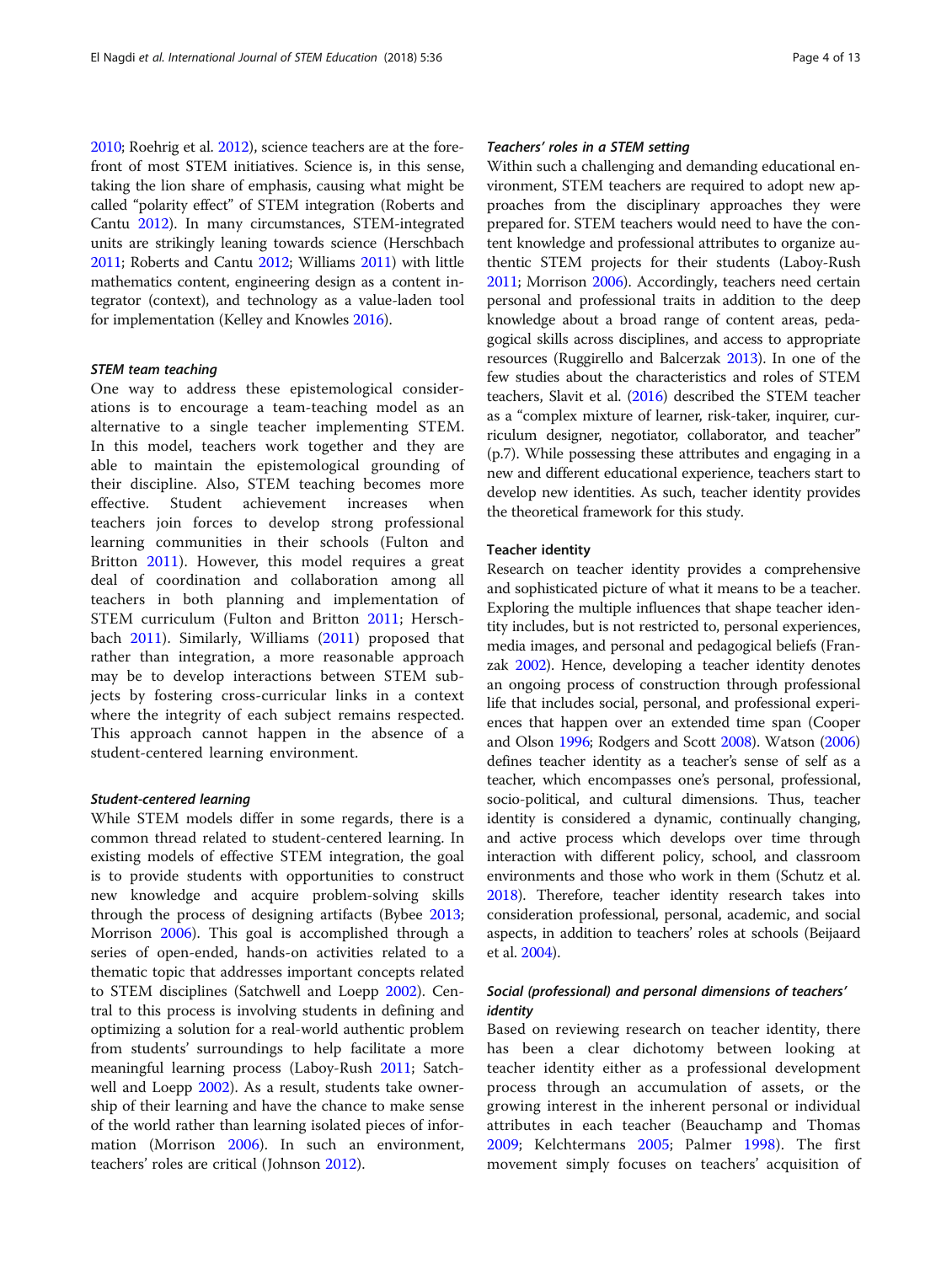"assets," such as knowledge, competencies, and/or beliefs, stressing the importance of desired learning outcomes in terms of "what is learnt" by teachers (Porter et al. [2001\)](#page-12-0). This approach argues that teacher identity formation is a linear process moving from novice to expert. However, this perspective has become debatable given large differences in how teachers develop throughout their career, both between teachers as well as between different expertise areas (Beijaard et al. [2000\)](#page-11-0).

In addition, theories on identity development indicate that development is far from a linear process (Flores and Day [2006](#page-11-0)). Another limitation of such an "assets" approach is that it perpetuates a discourse about the teacher—the teacher as being the object we look at from above or from the outside. Consequently, such an approach does not allow an understanding of how teachers themselves make sense of their teaching practice (Niessen et al. [2008\)](#page-11-0), thus opening the door for considering inherent, personal dimensions as an integral element in the identity formation process.

Akkerman and Meijer [\(2011](#page-11-0)) argue that there are several recurring characterizations of teacher identity. The most commonly seen characterizations are related to three main topics: (1) multiplicity of identity, (2) discontinuity of identity, and (3) the social nature of identity.

The first topic is the multiplicity of identity, which involves "sub-identities." A teachers' professional identity consists of sub-identities relating to teachers' different contexts and relationships.

The second topic is the discontinuity of identity as being "an ongoing process of construction" in which teacher identity is described as fluid and shifting from moment to moment and context to context. Based on their review of literature on teachers' professional identity, Beijaard et al. ([2004](#page-11-0)) stated that identity is an ongoing process of interpretation and re-interpretation of experiences. Hence, they argued that identity can be seen as an answer to the recurrent question: "Who am I at this moment?" (p. 108). Likewise, Rodgers and Scott ([2008](#page-12-0)) argued that identity is "shifting" and "unstable."

The third topic is the social nature of identity which relates to various social contexts and relationships in which teachers' identity develops. Identities are formed in social, communicative contexts and for socially significant reasons (Alsup [2006\)](#page-11-0). Cohen ([2010\)](#page-11-0) discussed how teachers negotiate their professional identity in collaborative exchanges, concluding that colleagues constitute key actors in teachers' formation of professional identity. In other words, Palmer [\(1998\)](#page-11-0) stated that "identity is a moving intersection of the inner and outer forces that make me who I am" (p.13). Therefore, a more holistic approach towards what it means to be a teacher emerges in which teachers' professional identity development is understood

as involving questions like "who am I as a teacher?" and "who do I want to become?" (Kelchtermans and Hamilton [2004](#page-11-0)).

In this study, a teacher's identity can be looked upon as an outcome of the dialogic relationship between personal and social interaction in a professional setting. Identity is viewed, henceforth, as simultaneously unitary and multiple, continuous and discontinuous, and individual and social. In sum, "identities are a shifting amalgam of personal biography, culture, social influence, and institutional values which may change according to a teacher's role or circumstance" (Day et al. [2006](#page-11-0), p. 613). With such a view in mind, there is a movement in the identity definition and the formation of theoretical discussions from an either/or approach towards thinking in terms of a both/and approach. In other words, a teacher identity is an interaction of both personal and social dimensions as interacting in a reciprocal process of constructing and reconstructing teacher identity (Akkerman and Meijer [2011\)](#page-11-0). Specifically, this study examines how teachers come to understand and identify themselves as STEM teachers, in the professional and personal dimensions. Specific for this study, the nature of STEM teacher identity is conceptualized by interactions between the assumed roles of the STEM teachers in their schools (e.g., Slavit et al. [2016\)](#page-12-0) and the different aspects of teacher identity (e.g., Akkerman and Meijer [2011](#page-11-0)) (see Fig. [1](#page-5-0)). Personal dimension attributes represent innate or "self-image" attributes that characterize the STEM teacher's character or personality, while professional ones refer to "context"-based attributes that help the teacher work in a school setting (Beijaard et al. [2004](#page-11-0), p.113). However, at certain points, there is no clear distinction between what is personal and what is professional—there might be some overlap between some of these attributes.

#### Methodology

#### Research purpose and context

The purpose of this research was to explore STEM teachers' developing identities in two emerging, urban STEM schools in the Midwestern United States. Subsequently, this exploration can create a contextualized theory as to what constitutes STEM teacher identity (Cooper and Olson [1996\)](#page-11-0) through a grounded theory approach (Charmaz [2014](#page-11-0)).

The two emerging STEM schools—Falconer and Noddack (pseudonyms)—were part of a larger project with five urban secondary schools in the Midwestern United States that were interested in developing a STEM focus. In each school, a STEM or STEAM ("A" for art) team was created and each school was provided with professional development support, including a STEM education graduate student who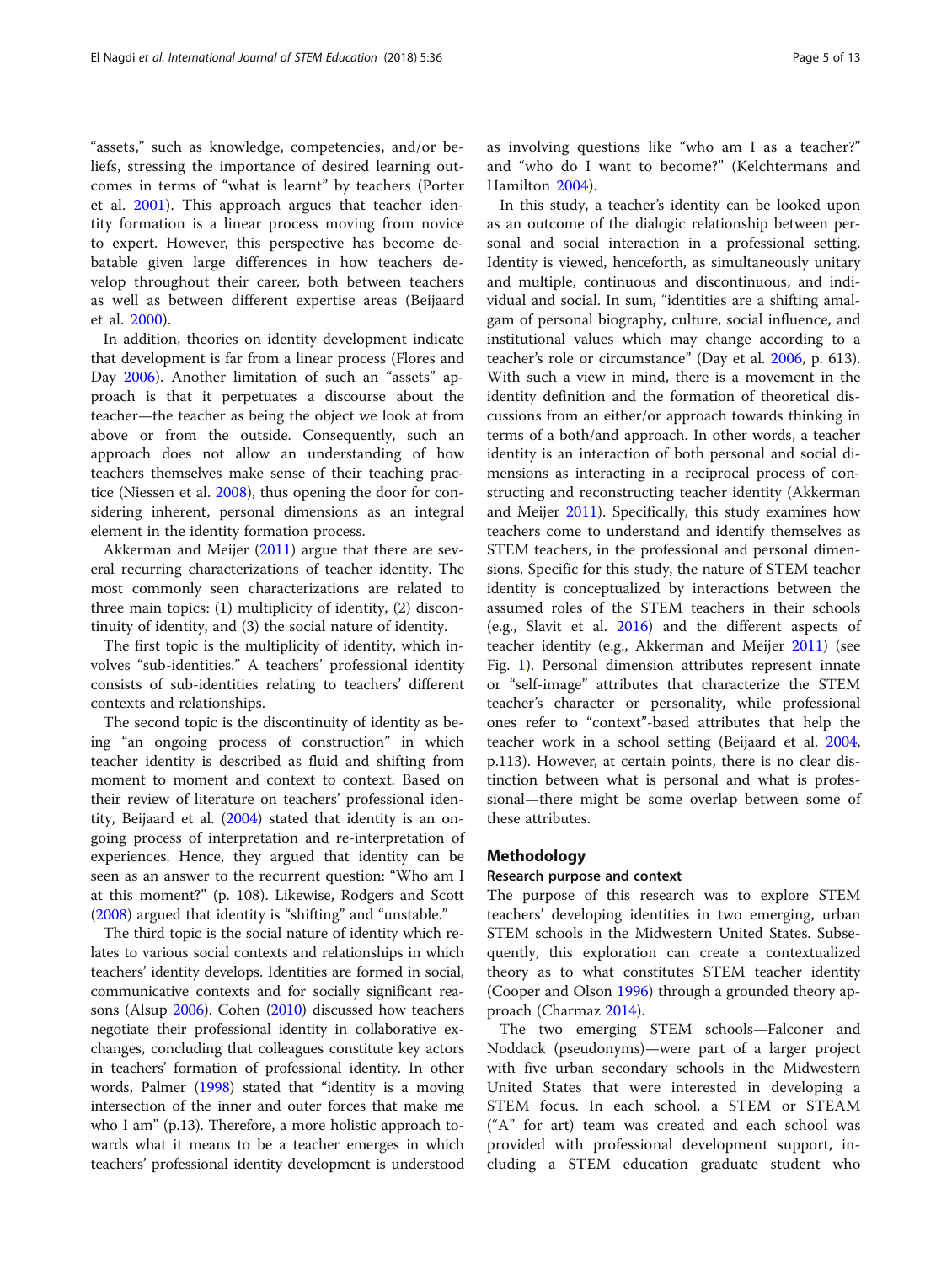<span id="page-5-0"></span>

served as a classroom coach to help develop STEM curricular units and introduce STEM strategies into the schools (Crotty et al. [2018](#page-11-0)).

Falconer Middle School is located in a diverse working-class neighborhood. Following a series of school closures in the district, Falconer Middle School recently reopened its doors as a community school with a STEAM focus. The school hired a STEAM coordinator to work towards the goal of being a STEAM school. The student population of Falconer is 72.3% Black, 17.6% Hispanic, 1.8% White, 2.0% Asian, 3.0% American Indian/Alaska Native, 0.5% Native Hawaiian/Pacific Islander, and 2.8% two or more races. The percentage of the student population of Falconer Middle School that qualifies for free/reduced lunch is 87.9% (Minnesota Report Card [2018](#page-11-0)). At Falconer Middle School, the STEAM team members were appointed by the assistant principal, with one team per grade level—sixth, seventh, and eighth. Each team was expected to create and implement at least one integrated STEAM unit and have students present their work at a community STEAM night.

Noddack is a large middle school located in a historically diverse neighborhood with a highly diverse student population. The population of students who identify as White is 21.4%, while 40.9% are Black (including a large Somali population), 19.7% are Hispanic/Latino, 6.2% are Asian, 9.3% are American Indian/Alaskan Native, and 2.5% are two or more races. The percentage of students who qualify for free/reduced lunch is 76.8% (Minnesota Report card [2018](#page-11-0)). Membership on the STEM team was voluntary and two teams were formed, based on teacher interest and invitations from each team leader.

The seventh grade STEM experience at Falconer was based on Project Lead the Way. It was led by the engineering teacher and science teacher. The sixth grade STEM experience included a unit on American-Indian history and creating dreamcatchers. The eighth grade STEM experience involved students working with local community experts (architects and designers) in redesigning a local park. Students designed and created scaled 3-D models of the park.

At Noddack, one STEM team implemented a unit about the relationships between race, culture, and genetics and how humans are more alike than different. The other STEM team developed and implemented a unit in which students raised chickens in order to learn about sustainability and growth, the scientific method, and computational mathematics for data collection and analysis.

#### Research design

The study used a multiple case study design with individual teachers from the two emerging STEM schools representing the case units (Yin [2014](#page-12-0)). Case study is an appropriate research design for this study due to its intent to explore how teachers in emerging STEM schools identify their roles in a STEM setting. As an "in depth description and analysis of a bounded system" (Merriam [1988](#page-11-0), p.40), this case study was delimited by the eight purposefully selected participating teachers in the two schools described above. This study provides a particularistic, descriptive, analytic, and heuristic conceptualization of the topic under investigation: how teachers see their roles as STEM teachers as well as how their identity as a STEM teacher emerges (Merriam [1988](#page-11-0); Yin [2014\)](#page-12-0).

## Participants

Eight teachers, four from each of the two middle schools—Falconer and Noddack, described above—were the participants of this study. Participants were purposefully selected for their active participation in the STEM/ STEAM team of each school. The participants provided a diverse group of teachers in terms of gender, experience, ethnic background, and age. However, they have a relatively short experience of working in a STEM setting with STEM experience ranging from 2 to 4 years. The teachers were involved in a larger project that introduced STEM curriculum in their schools and participated either voluntarily or by being selected in the STEM/STEAM team in each school. Table [1](#page-6-0) shares the demographic information for the participants, the subjects they were assigned to teach, their teaching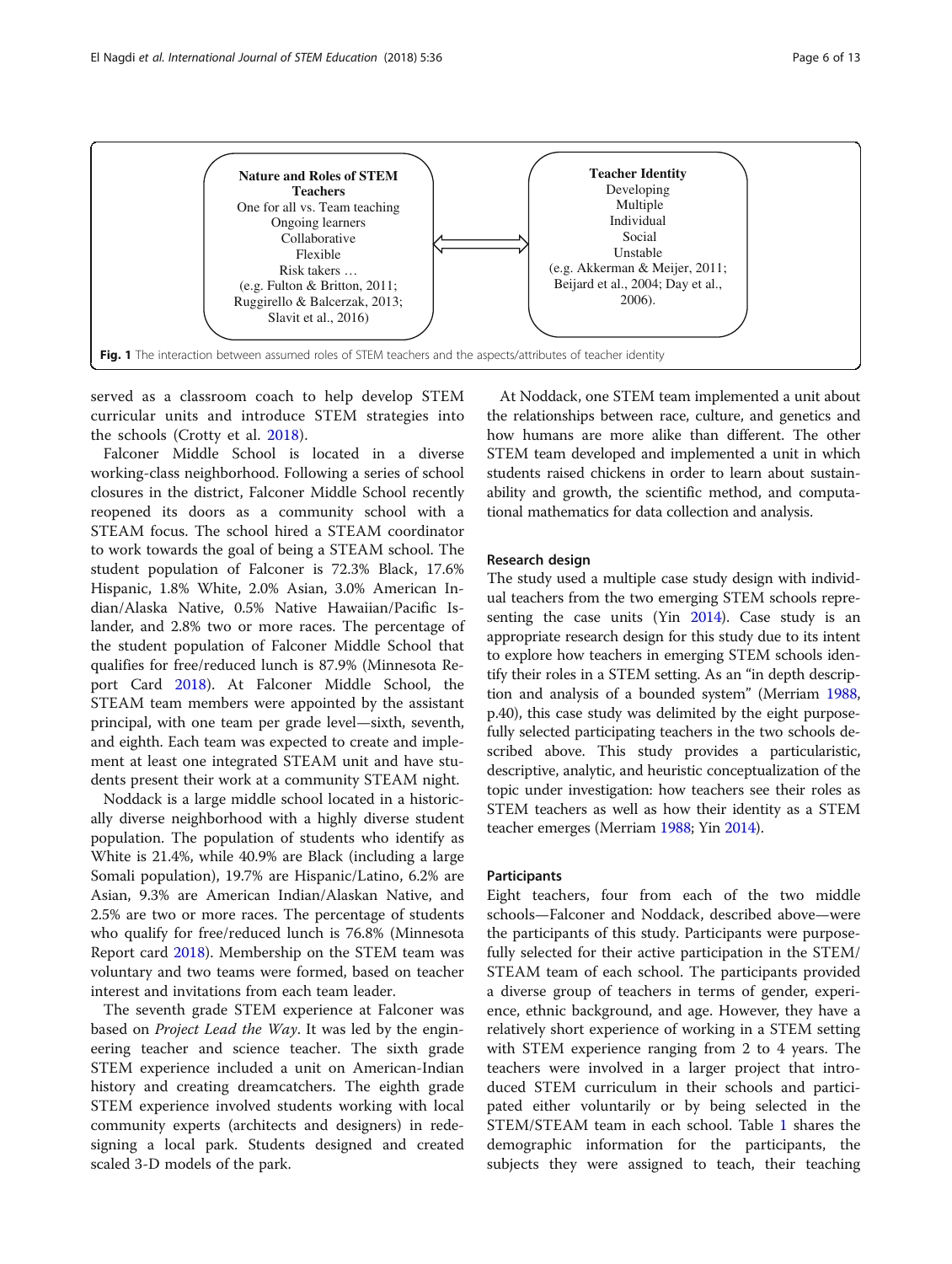| Name <sup>a</sup> | School <sup>a</sup> | Subject and grade level           | Ethnicity        | Teaching experience<br>(years) | Teaching in a STEM<br>setting (years) | Gender | Age |
|-------------------|---------------------|-----------------------------------|------------------|--------------------------------|---------------------------------------|--------|-----|
| Betty             | Falconer            | Science (HS) and engineering (MS) | White            | 14                             | 4                                     | Female | 53  |
| Gary              | Falconer            | 7th grade Life Sciences           | Asian            | 3                              |                                       | Male   | 27  |
| Mary              | Falconer            | 6th/7th/8th grade Art             | Latina           | 28                             |                                       | Female | 45  |
| Nate              | Falconer            | 8th grade Social Studies          | White            | 13                             |                                       | Male   | 34  |
| Calvin            | Noddack             | 6th grade science                 | White            | 4                              | 4                                     | Male   | 27  |
| Dawn              | Noddack             | 6th/7th/8th grade Art             | African-American | 20                             |                                       | Male   | 53  |
| Jay               | Noddack             | Social studies                    | White            | 15                             | 4                                     | Male   | 45  |
| Yen               | Noddack             | 6th/7th/8th grade science         | White            | 13                             |                                       | Female | 51  |

<span id="page-6-0"></span>Table 1 Teachers' demographics and experience in both STEM and non-STEM settings

<sup>a</sup>Teacher's names and school names are pseudonyms

experience, age, gender, their experience in working in a STEM setting, and school affiliation.

## Data collection

Interviews were conducted with the eight teachers at the end of the school year, 1 year into the schools' development as STEM schools. One of the authors of the study conducted all the interviews with the selected participants at their school sites. The interview questions were the following:

- 1. What does STEM mean to you? When you hear the word STEM, what comes to mind?
- 2. Do you identify yourself as a STEM teacher? Why? Why not?
- 3. How do your ideas about STEM align with your philosophy of teaching?
- 4. What do you think are important characteristics of a STEM teacher?
- 5. How is being a STEM teacher different from a (science/math/art/social studies) teacher?
- 6. How can you see yourself as different from other teachers, if any?

## Data analysis

The interviews were recorded and transcribed. For each of the transcripts, teachers' responses to the interview questions, developed through the research questions guiding this study, were coded. Content and relational inductive open coding was conducted vertically (for each participant) and horizontally (across the different participants) (Corbin and Strauss [2015](#page-11-0); Miles et al. [2013\)](#page-11-0). The coding was done manually and separately at first, and then the authors compared their codes. Alignment of the codes was done, and then an axial coding was used to identify emerging themes. Each respective interview was compared and contrasted with one another.

A cross-case comparison, with each individual teacher being considered a case, was used to synthesize the findings between the separate cases to better understand

similarities and differences between them (Corbin and Strauss [2015\)](#page-11-0). These final themes were then compared to previous literature related to teacher identity (Akkerman and Meijer [2011](#page-11-0)) and the nature of STEM teachers' roles identified in literature (e.g., Slavit et al. [2016](#page-12-0)). Through this analysis, three major themes were identified: (1) nature of STEM teachers' identity, (2) professional characteristics of STEM teachers, and (3) personal characteristics of STEM teachers (Table 2), subsequently, creating a contextualized grounded theory of the characteristics of the developing identity of STEM teachers in emerging STEM schools (Charmaz [2014;](#page-11-0) Corbin and Strauss [2015](#page-11-0); Miles et al. [2013](#page-11-0)).

## Results

Three major themes emerged from the data analysis reflecting personal and professional dimensions, as well as a unique nature of STEM teacher identity. The following is a detailed description of the findings.

## Nature of STEM teachers' identity

The perception of STEM across the eight participating teachers impacted their conceptions of STEM identity in a variety of ways. With the diverse background, age, gender, and subject matter, the teachers developed different

| <b>Table 2</b> Themes and codes/subthemes identified in the |  |  |  |  |  |  |
|-------------------------------------------------------------|--|--|--|--|--|--|
| qualitative interviews                                      |  |  |  |  |  |  |

| Themes                             | Codes/subthemes                                                                                                                                                                       |  |  |  |
|------------------------------------|---------------------------------------------------------------------------------------------------------------------------------------------------------------------------------------|--|--|--|
| Nature of STEM teacher<br>identity | Developing (emerging) STEM teacher identity<br>Alignment between STEM conceptualization<br>and personal philosophy                                                                    |  |  |  |
| Professional<br>characteristics    | Believing in equity and inclusion<br>Collaborative with a preference for team<br>teaching<br>Aware of the best practices in STEM<br>Aware of the social issue sand community<br>needs |  |  |  |
| Personal characteristics           | Risk-taker<br>Change agents<br>Open to change<br>Ongoing learning/knowledge seekers                                                                                                   |  |  |  |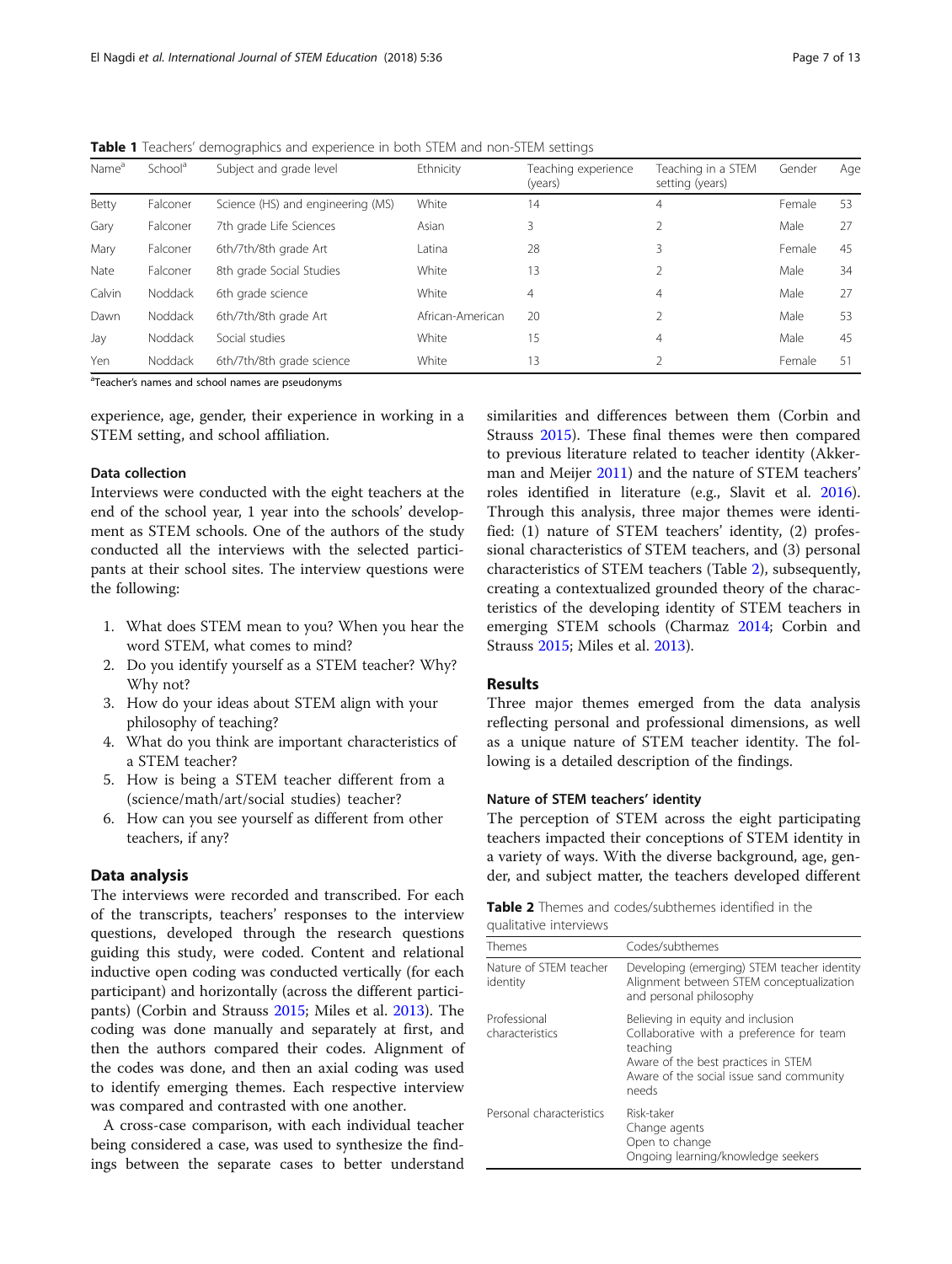conceptualizations of STEM stressing the importance of integration, as well as tackling real-world problems. The alignment between these conceptualizations and their personal teaching philosophies was a critical point for most teachers; they saw that a prerequisite for success in a STEM setting is to have such an alignment. Because STEM teachers came from different subject backgrounds, their ability to identify as a STEM teacher was still unstable. Their identity is in a state of transition, causing multiple identities to form for some teachers being science and STEM, art and STEM, etc. With STEM being a new initiative in their schools, teachers see their identity as STEM teachers as developing and under construction. However, they stressed the importance of having a degree of alignment between their understanding of STEM as a teaching and learning approach and their personal philosophy of teaching.

## Teachers' conceptualization of STEM

For all interviewed teachers, STEM was about integration through the addition of engineering and application of knowledge to solve real-world problems to provide an equitable learning experience for all students. As Betty stated, "STEM means to me integrated units. Adding the engineering…It has to be integrated, otherwise you have a STEM class and it's not STEM education." Jason added that it is "more real world. [It has] something about the structure [building and design]." Yen stated, "[It is] application of knowledge towards the benefit of society." Calvin maintains that STEM "support(s) students' learning" while Dawn stresses that "it is going to be inclusive…to provide equity because some kids...might not learn in the same way."

Science (as well as social studies and art) teachers who were interviewed argued that STEM provided a more inclusive and holistic learning experience. Yen said that a science teacher is closest to a STEM teacher, but conceded, "instead of being an isolated lab report, [STEM is] solving a problem [that is] very engaging. [STEM teaching] is more relevant [and] engaging, having more focus on equity and cultural relevancy. There is emphasis on the social aspects of science." Jay believed that STEM teaching "add[s] richness to the experience" of social studies teaching. Meanwhile, Mary thought that being a STEAM teacher added "a particular skill set like engineering, architecture." However, all of the interviewed teachers still think that their identity as STEM teachers is still under construction.

## A developing STEM identity (STEM identity under construction)

Seven out of the eight teachers described their STEM identity as still in the making. They were in process of becoming STEM teachers. For instance, Nate, after

13 years of teaching experience and 2 years of working in his present emerging STEM school, he "would identify [himself] as becoming a STEAM teacher." Mary who has been teaching for 28 years said, "I don't identify right away as a STEM teacher, but I think I'm working on it." Yen concurred, "I consider myself as an emerging STEM teacher...not yet a STEM teacher. There is a lot to learn."

## Alignment of understanding of STEM and personal teaching philosophy

As experienced teachers, the interviewed teachers come to the STEM setting with their own teaching philosophies. None of them saw any discrepancies between their understanding of STEM and their teaching philosophy. For instance, Yen described a "perfect alignment" between her STEM understanding and teaching philosophy where she thought that linking learning and teaching to everyday life and "extending science experiments to the outside world, not only the lab" was essential for her work as a science teacher. Nate said, "I think being in a STEAM school is right on par with [my philosophy of teaching]." After serving for only 4 years as a science teacher in the same school, Calvin strongly argued that being a STEM teacher "centered me back to what teaching is about for me after feeling burnt out."

## Professional characteristic of STEM teachers Believing in equity and inclusion

The teachers believed that STEM provides an opportunity for engaging students in the learning process and for bridging the achievement and cultural gaps among different segments of students, including different learning styles, interests, and potential. As stated by Nate, STEM teachers believe that "everybody wants to [and can] learn. I think that it's our job as educators to bring that out in each child." Additionally, Yen believed in the role of STEM in "engagement and bridging gaps among students."

Teachers unanimously considered student learning as the focus of all the teaching/learning processes in a STEM context. Not only should teaching/learning be the focus, but mentoring as well. Yen emphasized the importance of "mentoring students in schools to get exposure to different STEM fields...while collaborating with other teachers." Jay believes that "the much more important things my students should learn is problemsolving, being okay with failing." Jay went as far as to be "happy to spend money 'to help kids' projects'." Referring to content coverage versus student learning, Yen said that "[Teachers shouldn't be] caught up in a checklist of what needs to be accomplished, but rather giving our children the space and time to inquire."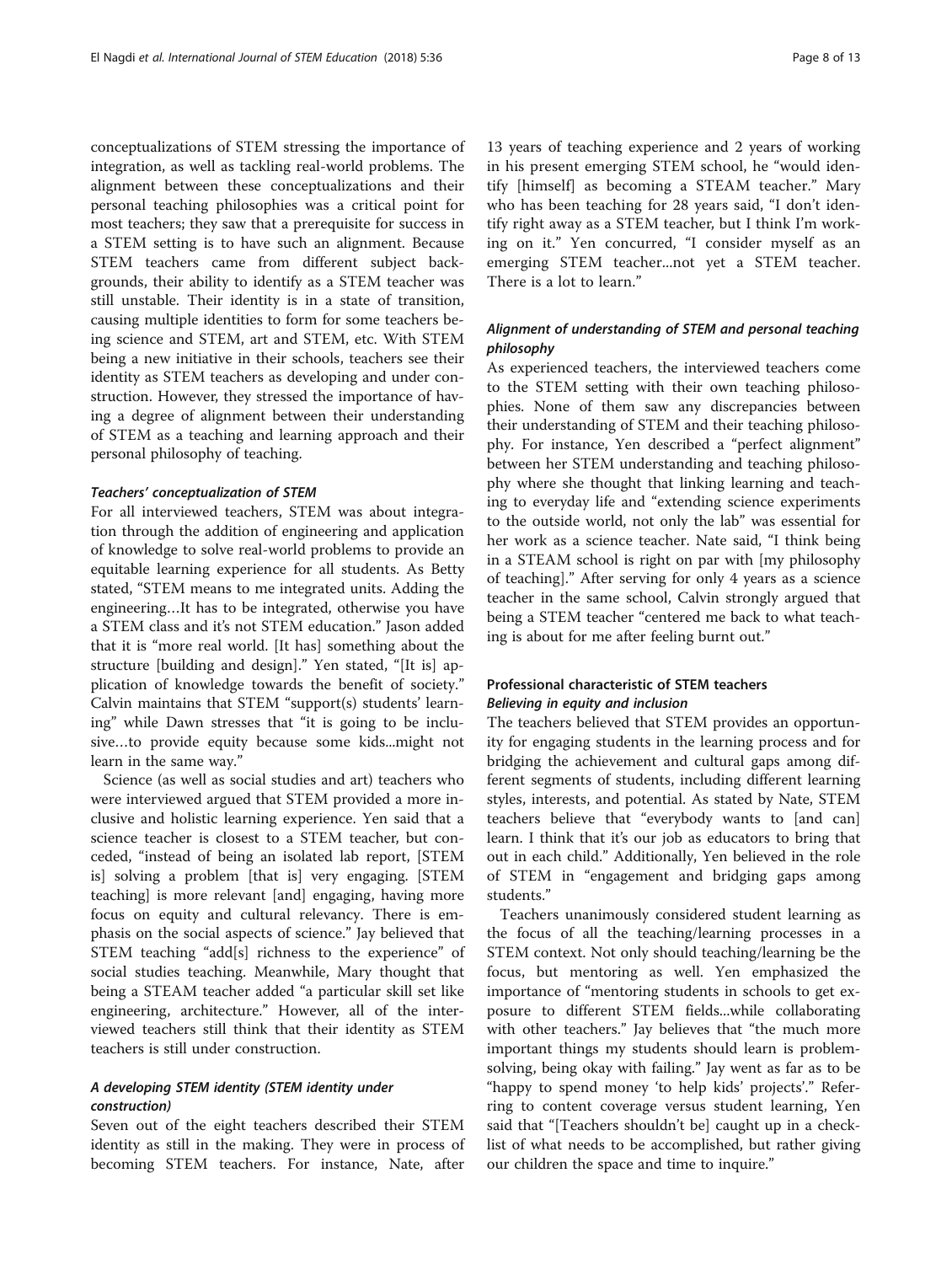## Awareness of social issues and connections between school and community

Participants believe that STEM leads to community service and solving community problems. Four teachers emphasized that teachers should be aware that they are helping the community surrounding their schools, and understand the community from all the different aspects—culturally, socially, economically, and even politically. Yen believed that "[STEM] emphasizes the social aspects of science. [STEM is] application of knowledge towards the benefit of society." Betty stated, "Teachers need to understand what [STEM] means for that community and then participate in it." Mary, who lives in the same district where most of the students come from, gave a very powerful understanding of her role. She stated, "I am [from this community] and I live here...I want to give something to these kids that they normally wouldn't have. [I'm]…passionate about exposing them to as much as possible -- all the possibilities I have at their fingertips… It's my community; I feel responsible. I love these kids and I can't say that everybody feels the same way." Betty, on the other hand, believed in "trying to make [curriculum] more relevant for our kids or stretching it out to teach them the things they don't know."

## Collaborative and a preference for team-teaching

Collaborative planning with teachers of other subjects in order to get exposure to different STEM fields was among the most recurrent themes of the teachers interviewed. "One of the main features of a STEM teacher is the ability to work with others," said Dawn. Mary emphasized that it is important to "plan with other teachers…we work as a collaborative team…integrate science into art for problem-solving purposes. So much of science is bigger than just an experiment." Calvin went as far as to state that "the best way…to see a STEM teacher is to be with a group of teachers. I don't think there's a stand-alone STEM teacher…[what is needed is a group of teachers with] a very mixed and diverse academic background."

## Aware of STEM best practices (problem- and project-based learning)

Project-based learning and problem-based learning were considered as the backbone of STEM education by the participants (e.g., Morrison [2006;](#page-11-0) Moore [2010\)](#page-11-0). The interviewed teachers concur with this fact. According to Nate, STEM teachers work on "using best practices and [identify] what has worked before in other STEAM schools, like problem- and project- based learning which are seen as integral parts of STEM education." Betty elaborated, "I guess the part that it aligns is that it's more problem-based. We used to call it inquiry-based [in science], but I think it's getting more specific…if we add STEM, it's going to have rigor versus if it's just inquiry-based." Yen agreed with Betty saying that, "problem-based learning is an inherent part [of] science; however, when students redesign what I do through project-based learning, they learn more as they understand what they experience more."

# Personal characteristics of STEM teachers

Risk takers, change agents/open to change

One of the most critical characteristics of STEM teachers, according to the participants, is being open to change and being change agents at the same time. Betty thought that the main characteristics of a STEM teacher is the ability to be "flexible and open for change," while Jay argued that seeing failing as an opportunity for learning and "problem-solving" were critical components of a STEM teacher's character. Gary thought being "risk takers" while working in a "sustainable place to do this" is essential for the success of STEM teachers.

## Ongoing learners, knowledge seekers

Teachers talked about different attributes that put the teacher in the place of the learner; they are ongoing learners, thirsty for professional development and research. Once a STEM teacher presented himself/herself as a guide and a model to his/her students, many of the characteristics needed in students had to be exemplified by the teacher. "It is a learning process," Yen said. Likewise, Jay said, "Put the teacher in the role of the learners," while Gary conceded that he is still "a student." Mary said that she has more to learn. She explained, "those kinds of things you might have to develop and learn a little bit more, but I still think that as an art[ist] and learning about the arts, you're kind of again…bringing in history or bringing in science." According to Dawn, [STEM teachers] should have the "ability to research to find the other connections between the different forms of different technology" that would help them in their work as STEM teachers. Jay summed it up by saying "a STEM teacher should have the same characteristics a STEM student is required to have."

## **Discussion**

Our data reveals that STEM teacher identity is not a simple construct and there are several factors at play as teachers work towards integrating STEM in their classrooms. STEM teachers described their identity development as a journey of ongoing learning, collaboration, awareness of the community needs, and alignment of their own teaching philosophy with the requirements of a STEM approach. These conceptualizations concur with the reviewed literature on teacher identity (e.g., Akkerman and Meijer [2011;](#page-11-0) Franzak [2002](#page-11-0); Schutz et al.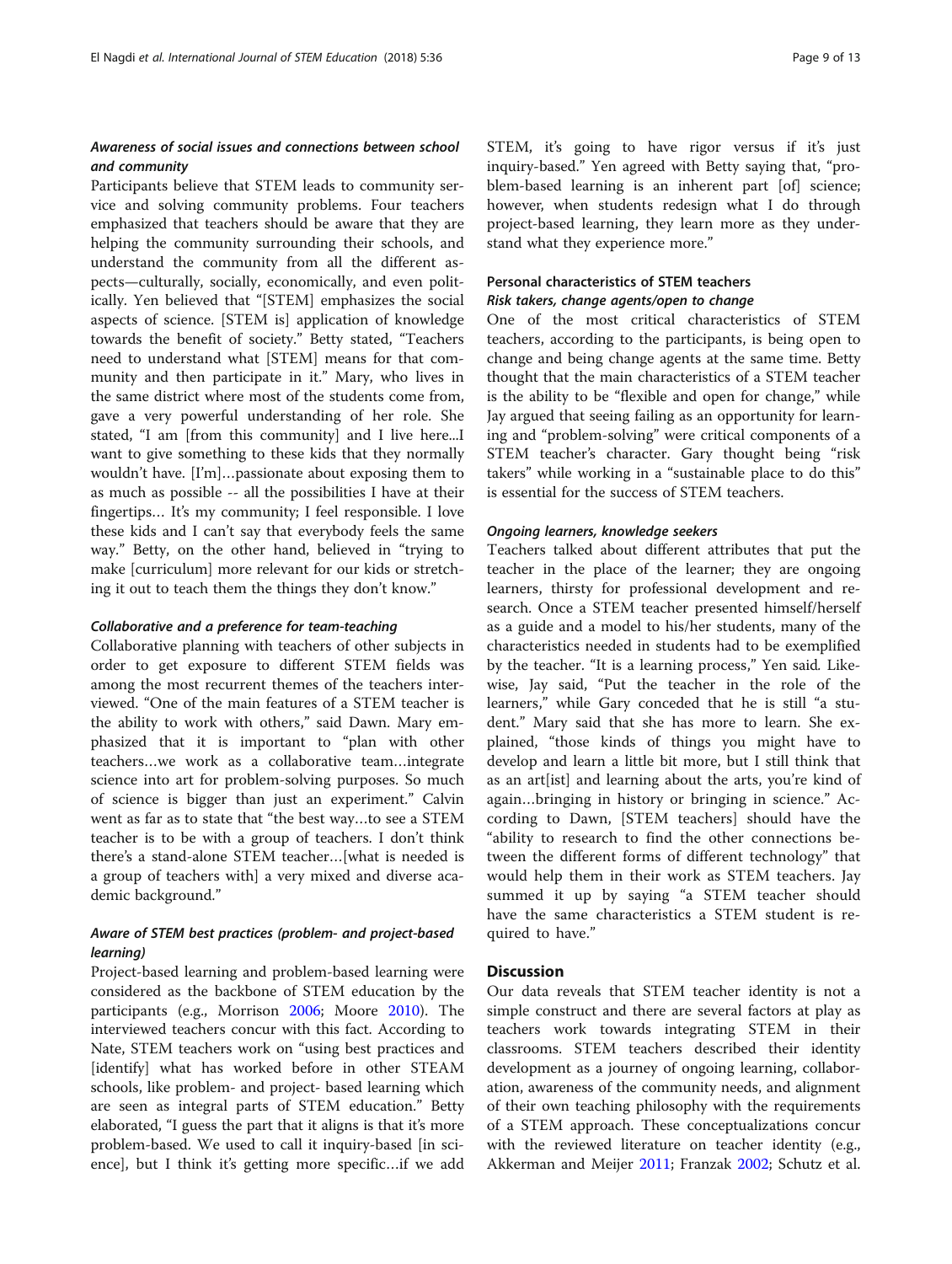[2018](#page-12-0)) where the nature of teacher identity is viewed as a dialogical concept where personal and professional experiences interact to create an emerging STEM teacher identity in the context of this study.

Both at the personal and professional levels, teachers interviewed in this study provided a clear picture of how they see themselves as STEM teachers in a developing STEM setting. Viewing themselves as emerging or developing STEM teachers fits within the conceptual underpinnings of teachers' identity (e.g., Akkerman and Meijer [2011](#page-11-0); Mockler [2011](#page-11-0); Watson [2006](#page-12-0)) per the ongoing process of identity building through different contexts and experiences. Teachers present what can be described as a "fluid identity," where the new STEM experiences they are involved in through professional learning and creating integrated STEM experiences for their students add a new dimension to their existing teacher identity. While these new STEM experiences create a higher level of commitment and motivation for the teachers to go through the new journey of identity formation, they, in turn, explain how experienced teachers serving more than 20 years of teaching see themselves as developing STEM teachers. This aspect concurs with the argument of Rodgers and Scott [\(2008\)](#page-12-0) that states that identity is "shifting" and "unstable." Day et al. [\(2006](#page-11-0)) concomitantly note that "identities are a shifting amalgam of personal biography, culture, social influence, and institutional values which may change according to one's role or circumstance" (p. 613). This is exemplified by what the participants had to say in the interviews; Mary, for instance, mentioned she was "working on it [developing her identity as a STEM teacher]."

Viewing the educational experience through wider lenses is another aspect of the emerging identity of the teachers in these emerging schools. STEM is seen as providing a wider perspective than individual disciplines such as science, social studies, and art. The teachers see themselves as providers of a more holistic learning experience to their students. For instance, though Yen referred to herself as a science teacher, she instantly conceded that STEM is more comprehensive and "more relevant and engaging" if compared to the science silo where the teacher is "isolated in the science lab."

As identity formation is viewed as an outcome of the interaction of what is personal/individual and what is professional/social (Akkerman and Meijer [2011](#page-11-0); Day et al. [2006](#page-11-0)), participating teachers stressed the need for an alignment between what they personally believe as a teacher and the philosophy of integrated STEM education. This alignment between what is personal and what is professional/social provides another layer of teacher identity that could provide answers to questions such as "Who am I as a [STEM] teacher now?" and "What do I want to become?" (Kelchtermans and Hamilton [2004](#page-11-0)).

There was a unanimous emphasis among all teachers interviewed on the necessity of such an alignment. The interviewed teachers denote on different occasions in their responses that there is an alignment between their personal teaching philosophy and their conceptualization of STEM. For instance, Yen described this alignment as "perfect", while Nate stated that a STEM approach is "right on par with [his philosophy of teaching]." Inversely, when a teacher's philosophy is unaligned with the STEM requirements of ongoing learning and inclusive teaching, there would be a problem. This misalignment would not only adversely affect the professional community, but would also cause problems for both students' learning and eventually to himself/herself as an educator.

The job of a STEM teacher is challenging given the wide range of requirements at different levels, including curriculum design, implementation, being aware of the best practices in the field, and having an eye on social issues (Morrison [2006;](#page-11-0) Hutchison [2012](#page-11-0); Ruggirello and Balcerzak [2013;](#page-12-0) Slavit et al. [2016](#page-12-0)). This scope necessitates that STEM teachers, from the perspective of our participants, possess certain characteristics, including being an ongoing learner, being open to change, looking at failure as an opportunity for learning, and believing in the need to provide equitable and inclusive learning opportunities to all students. Given the growing need for STEM teachers for the advancement of STEM programs all over the country and the world (National Research Council [2011](#page-11-0)), understanding the critical characteristics of STEM teachers is an important part of advancing to that goal.

Teachers emphasized the need for collaborative work in a sustained manner in order to help build equitable and inclusive learning experiences for students. They see collaboration, mainly in the team-teaching model, as vital for the success of a STEM teacher. The need for integration and interaction of different disciplines to solve problems is a basic feature of STEM education (e.g., Bybee [2013;](#page-11-0) Herschbach [2011](#page-11-0); Moore [2010\)](#page-11-0). If a teacher is not collaborative or is reluctant to engage in ongoing professional learning to develop his/her teaching skills, he/she will be a big hurdle for the STEM team that requires higher levels of collaboration and ongoing learning (Wang et al. [2011](#page-12-0)). Not only does teacher collaboration support student learning, teachers who work in strong learning communities are more satisfied with their careers and are more likely to remain in teaching long enough to become accomplished educators (Fulton and Britton [2011\)](#page-11-0). Therefore, developing a collaborative professional atmosphere in a STEM setting is one of the prerequisites for a successful STEM integration (e.g., Fairweather [2008](#page-11-0)). This integration is usually done in a framework of flexibility and openness for change. Betty, for instance, thought that the main characteristics of a STEM teacher was the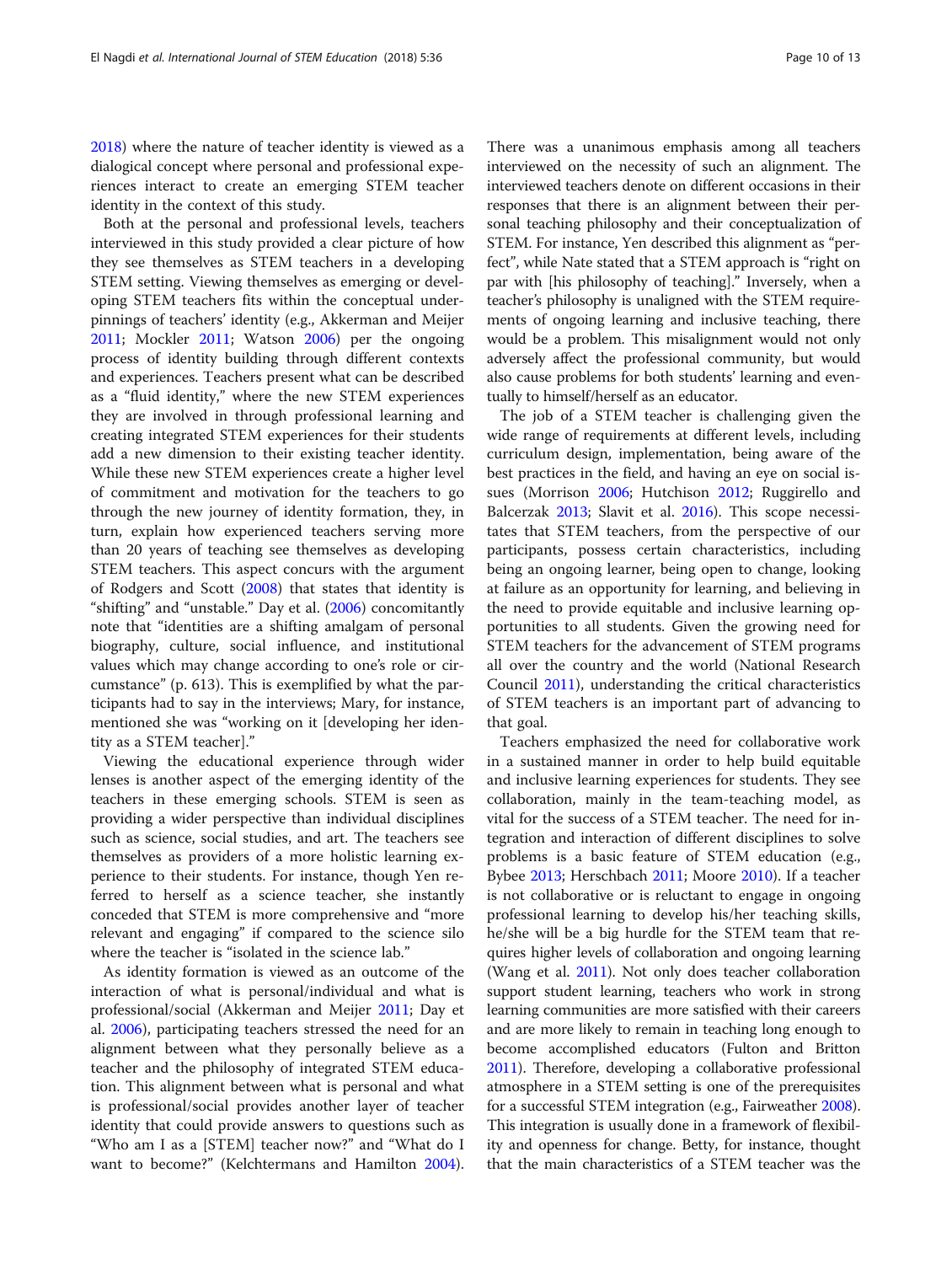ability to be "flexible and open for change", while Calvin and Dawn believed that a huge feature of a STEM teacher was "being capable of communicating with colleagues" (Hutchison [2012](#page-11-0); Ruggirello and Balcerzak [2013;](#page-12-0) Slavit et al. [2016](#page-12-0)).

## Conclusions

In this study, we explored the developing identity of STEM teachers in emerging STEM schools. Teacher identity, as explored in this study, reflects a dynamic nature; it is developing and changing in nature. Teachers see themselves as learners, still on the road to becoming full STEM teachers, equipped with different dispositions on the personal and professional level. Developing a STEM teacher identity can be viewed as marathon not a sprint.

In the words of one of the STEM teachers, "a STEM teacher should have the same characteristics a STEM student is required to have." This statement is true at all levels—personal and professional. STEM teachers need to be flexible, open to change, collaborative, problem solvers, and aware of the recent trends in teaching and learning. In addition, STEM teachers have a teaching philosophy aligned with their understanding of STEM education. This alignment reduces the internal conflict between what a teacher believes and what he/she is required to do in addition to decreasing the external conflict with other stakeholders while grappling with the process of implementing a STEM focus.

## Implications

This research contributes to the literature of STEM teacher identity and better understanding of the changing roles of teachers in a STEM school. Understanding the necessary characteristics of STEM teachers informs decision making for teacher preparation, recruitment, and selection to work in STEM schools. This understanding, in essence, would help promote teacher performance leading to higher levels of student achievement while reducing internal and external conflict for teachers working in a STEM school (Fulton and Britton [2011](#page-11-0); Slavit et al. [2016](#page-12-0); Wang et al. [2011](#page-12-0)). We must keep in mind the high demand for well-prepared STEM teachers (National Research Council [2011](#page-11-0)) and the need for teachers who can align their personal teaching philosophies to STEM requirements, who behave with a learner mindset, who are problem solvers, and who are collaborators.

People in leadership roles in STEM schools can benefit from the results of this study at different levels. First, they need to believe genuinely in the ability of STEM to make changes in students' learning, and not an opportunity for a catchy title or funding. Second, in terms of teacher selection, clear criteria for selection where the different characteristics of STEM teachers discussed in

this paper, such as alignment of personal teaching philosophy and requirements of STEM, flexibility, and openness for collaboration, are rigorously utilized. These criteria can be established by using structured interviews and/or class observations in the early stages of recruitment. Third, while implementing STEM curriculum in the school, school leaders should show the needed support in terms of an understanding of what it takes to implement STEM curriculum and provide the necessary guidance and timely professional development programs within a collaborative professional learning community. In brief, a STEM school principal should have the same or similar characteristics to be found in STEM teachers and/or students. A STEM school principal "can very well be the provocateur, the [one who] leverage[s], the agent of change, and the one who opens the door, inviting and supporting new thinking and new practice into his or her school" (Myers and Berkowicz [2015,](#page-11-0) p. 31).

## Future research

This study was based on interviews with teachers working in emerging STEM schools regarding their assumptions and conceptions of the roles and identity formation as STEM teachers. More research is needed in order to understand if and how these reported characteristics of a STEM teacher corresponds to actions in their classrooms and the impact of these conceptions on students' interest and learning in STEM disciplines. Also, more work is needed in order to explore the discrepancy between existing teacher preparation programs and STEM requirements. Six out of the eight teachers indicated that teacher preparation was not preparing qualified STEM teachers who can implement the required teaching and learning strategies, and above all, have the personal and professional characteristics to be STEM teachers.

#### Abbreviations

NGSS: Next Generation Science Standards; OECD: Organization for Economic Cooperation and Development; PISA: Programme for International Student Assessment; STEAM: Science, technology, engineering, art, and mathematics; STEM: Science, technology, engineering, and mathematics

#### Funding

This work has been made possible by a Cargill Foundation grant (no number is available) for starting STEM schools in Minneapolis, Minnesota.

#### Authors' contributions

FL carried out the data collection (interviews) and helped in editing the manuscript. ME carried out the research design, literature review, theoretical framework, data analysis (with the other authors for peer checking), and drafting the manuscript. GR participated in the editing and review of the manuscript. All authors read and approved the final manuscript.

#### Ethics approval and consent to participate

Not applicable.

Consent for publication

Not applicable.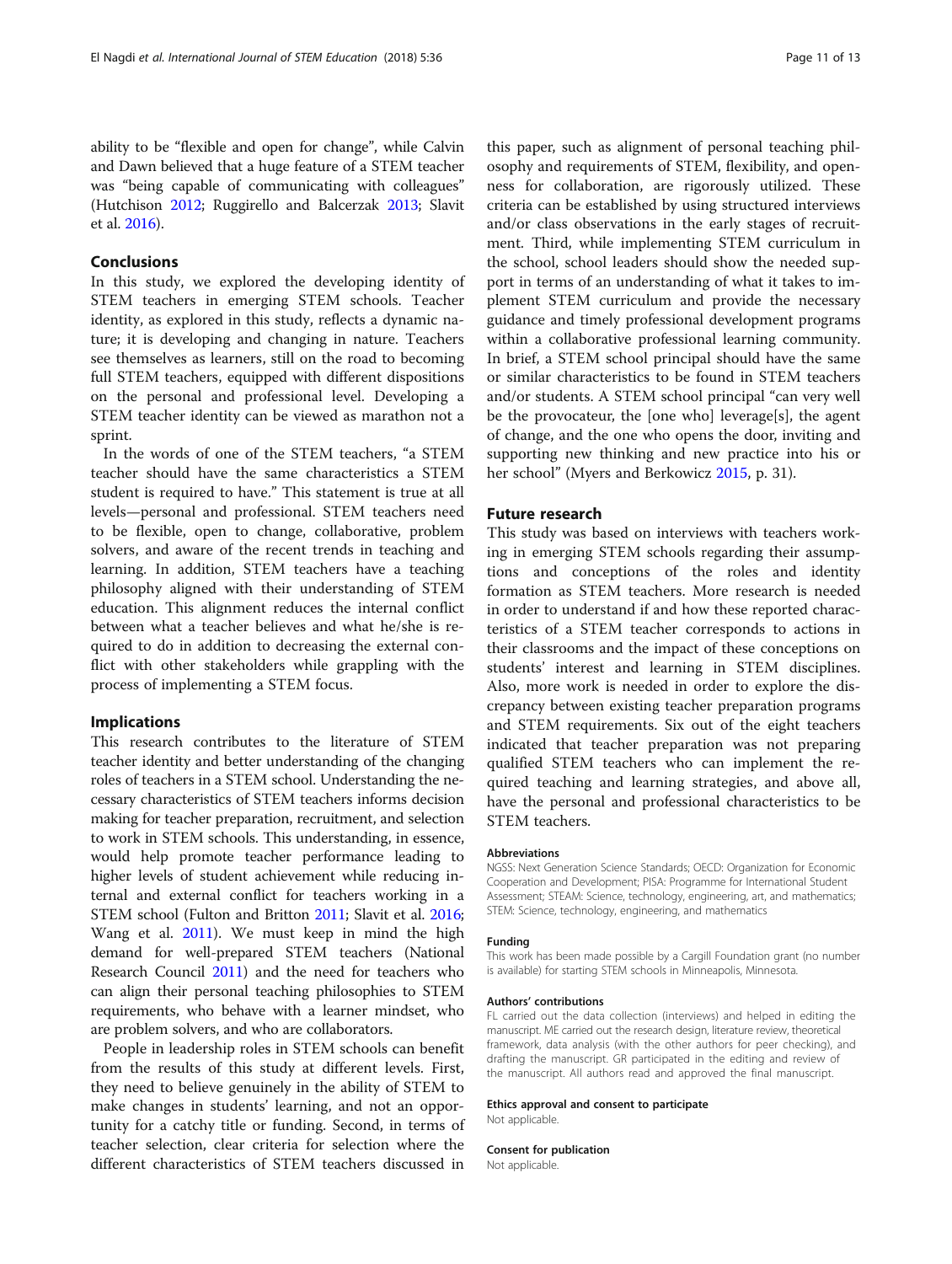#### <span id="page-11-0"></span>Competing interests

The authors declare that they have no competing interests.

#### Publisher's Note

Springer Nature remains neutral with regard to jurisdictional claims in published maps and institutional affiliations.

Received: 17 May 2018 Accepted: 17 September 2018 Published online: 25 September 2018

#### References

- Akkerman, S. F., & Meijer, P. C. (2011). A dialogical approach to conceptualizing teacher identity. Teaching and Teacher Education, 27(2), 308–319.
- Alsup, J. (2006). Teacher identity discourses. Negotiating personal and professional spaces. New Jersey: Lawrence Erlbaum Associates, Inc..
- Beauchamp, C., & Thomas, L. (2009). Understanding teacher identity: an overview of issues in the literature and implications for teacher education. Cambridge Journal of Education, 39(2), 175–189.
- Beijaard, D., Meijer, P. C., & Verloop, N. (2004). Reconsidering research on teachers' professional identity. Teacher and Teacher Education, 20, 107–128.
- Beijaard, D., Verloop, N., & Vermunt, J. (2000). Teachers' perceptions of professional identity: an exploratory study from a personal knowledge perspective. Teaching and Teacher Education, 16, 749–764.
- Breiner, J. M., Johnson, C. C., Harkness, S. S., & Koehler, C. M. (2012). What is STEM? A discussion about conceptions of STEM in education and partnerships. School Science and Mathematics, 112, 3–11 Retrieved from [https://doi.org/10.](https://doi.org/10.1111/j.1949-8594.2011.00109.x) [1111/j.1949-8594.2011.00109.x](https://doi.org/10.1111/j.1949-8594.2011.00109.x).
- Bybee, R. W. (2010). Advancing STEM education: a 2020 vision. Technology & Engineering Teacher, 70(1), 30–35 Retrieved from [https://doi.org/10.1017/](https://doi.org/10.1017/CBO9781107415324.004) [CBO9781107415324.004.](https://doi.org/10.1017/CBO9781107415324.004)
- Bybee, R. W. (2013). The case for STEM education: challenges and opportunities. National Science Teachers Association.
- Charmaz, C. (2014). Constructing grounded theory: a practical guide through qualitative analysis. London: Sage.
- Chesky, N. Z., & Wolfmeyer, M. R. (2015). Philosophy of STEM education. A critical investigation (1st ed.). New York: Palgrave Macmillan Retrieved from [https://](https://doi.org/10.1057/9781137535467.0001) [doi.org/10.1057/9781137535467.0001.](https://doi.org/10.1057/9781137535467.0001)
- Cohen, J. (2010). Getting recognized: teachers negotiating professional identities as learners through talk. Teaching and Teacher Education, 26, 473–481.
- Cooper, K., & Olson, M. (1996). The multiple "I's" of teacher identity. In M. Kompf, D. Dworet, & R. Boak (Eds.), Changing research and practice (pp. 78–89). London: Falmer Press.
- Corbin, J., & Strauss, A. (2015). Basics of qualitative research (4th ed.). Thousand Oaks: Sage ISBN #: 978–1–4129-0644-9.
- Crotty, E., Ring, E., Livstrom, I., & Roehrig, G. (2018). Building STEM schools from the ground up: how teacher leadership teams shape STEM integration in schools. Baltimore: Association for Science Teacher Education (ASTE) conference.
- Day, C., Kington, A., Stobart, G., & Sammons, P. (2006). The personal and professional selves of teachers: stable and unstable identities. British Educational Research Journal, 32(4), 601–616.
- Fairweather, J. (2008). Linking evidence and promising practices in science, technology, engineering, and mathematics (STEM) undergraduate education. Washington: Board of Science Education, National Research Council, The National Academies.
- Flores, M. A., & Day, C. (2006). Contexts which shape and reshape new teachers' identities: a multi-perspective study. Teaching and Teacher Education, 22, 219–232.
- Forman, J., Gubbins, E. J., Villanueva, M., Massicotte, C., Callahan, C., & Tofel-Grehl, C. (2015). National survey of STEM high schools' curricular and instructional strategies and practices. NCSSS Journal, 20(1), 8–19.
- Franzak, J. K. (2002). Developing a teacher identity: the impact of critical friends practice on the student teacher. National Council of Teachers of English, 34(4), 258–280.
- Friesen, M. D., & Besley, S. C. (2013). Teacher identity development in the first year of teacher education: a developmental and social psychological perspective. Teaching and Teacher Education, 36, 23–32.
- Fulton, K., & Britton, T. (2011). STEM teachers in professional learning communities: from good teachers to great teaching. Washington D.C.: National Commission on Teaching and America's Future.
- Gonzalez HB, Kuenzi JJ. (2012). Science, technology, engineering, and mathematics (STEM) education: A primer. Congressional Research Service, Library of Congress.
- Herschbach, D. (2011). The STEM initiative: constraints and challenges. Journal of STEM Teacher Education, 48(1), 95–122.
- Hutchison, L. (2012). Addressing the STEM teacher shortage in American schools: ways to recruit and retain effective STEM teachers. Action in Teacher Education, 34, 541–550.
- Johnson, C. C. (2012). Four key premises of STEM. [letter from the editor]. School Science and Mathematics, 112(1), 1.
- Kelchtermans, G. (2005). Teachers' emotions in educational reforms: selfunderstanding, vulnerable commitment and micropolitical literacy. Teacher and Teacher Education, 21, 995–1006.
- Kelchtermans, G., & Hamilton, M. L. (2004). The dialectics of passion and theory: exploring the relationship between self-study and emotion. In J. J. Loughran, M. L. Hamilton, V. Kubler LaBoskey, & T. Russell (Eds.), International handbook of self-study of teaching and teacher education practices (pp. 785–810). Dordrecht: Kluwer Academic Publishers.
- Kelley, T. R., & Knowles, J. G. (2016). A conceptual framework for integrated STEM education. International Journal of STEM Education, 3(11), 1-11. [https://doi.](https://doi.org/10.1186/s40594-016-0046-z) [org/10.1186/s40594-016-0046-z.](https://doi.org/10.1186/s40594-016-0046-z)
- Kennedy, T., & Odell, M. (2014). Engaging students in STEM education. Science Education International, 25(3), 246–258.
- Koen, B. (2003). Discussion of the method: conducting the engineer's approach to problem solving. New York: Oxford University Press.
- Laboy-Rush, D. (2011). Integrated STEM education through project-based learning. Learning. com. Retrieved from <https://goo.gl/hdWKWC>.
- Lansiquot, R. (Ed.). (2016). Interdisciplinary pedagogy for STEM: a collaborative case study (1st ed.). New York: Palgrave Macmillan.
- Merriam, S. (1988). Case study research in education: a qualitative approach (1st ed., Jossey-Bass education series). San Francisco: Jossey-Bass.
- Miles, M. B., Huberman, A. M., & Saldana, J. (2013). Qualitative data analysis. Sage. Minnesota Report Card (2018). <https://rc.education.state.mn.us/>. Accessed 2 May 2018.
- Mockler, N. (2011). Beyond 'what works': understanding teacher identity as a practical and political tool. Teachers and Teaching: Theory and Practice, 17(5), 517–528.
- Moore, T. (2010). STEM integration: crossing disciplinary borders to promote learning and engagement. In Engineering and Science Education Seminar **Friday**
- Moore, T., Tank, K, Glancy, A., Kersten, J., Smith, K., Stohlmann, M. (2014). A frameworkfor implementing engineering standards in k-12. Pre-College Engineering Education Research, 4(1), 1-College Engineering Education Research, 4(1), 1–13. Retrieved from; [https://doi.org/10.7771/](https://doi.org/10.7771/2157-9288.106) [2157-9288.106](https://doi.org/10.7771/2157-9288.106).
- Morrison, J. S. (2006). Attributes of STEM education: The students, the academy, the classroom. TIES STEM Education Monograph Series. Retrieved From <https://goo.gl/J4CiUq>.
- Myers, A., & Berkowicz, J. (2015). Leading a STEM shift: To properly focus on STEM education, a new foundation must be laid. Principal Leadership, 15(9), 30.
- National Academy of Sciences. (2014). STEM integration in K-12 education: status, prospects, and an agenda for research. Washington D.C: National Academies Press. Retrieved from <https://doi.org/10.17226/18612>.
- National Center on Education and the Economy. (2007). The report of the new commission on the skills of the American workforce. San Francisco: Jossey-Bass.
- National Research Council. (2011). Successful K-12 STEM education: identifying effective approaches in science, technology, engineering, and mathematics. Washington, D.C.: National Academies Press.
- NGSS Lead States. (2013). Next generation science standards: for states, by states. Washington, D.C.: National Academies Press.
- Niessen, T., Widdershoven, G., Abma, T., Van der Vleuten, C., & Akkerman, S. (2008). Contemporary epistemological research: the need for a reconceptualization. Theory and Psychology, 18, 27–45.
- Obenchain, K. M., Balkute, A., Vaughn, E., & White, S. (2016). High school teachers' identities: constructing civic selves. The High School Journal, 99(3), 252–278.
- OECD. (2016). PISA 2015 Results (Volume I): excellence and equity in education. Paris: PISA, OECD Publishing Retrieved from http://doi.org/10.1787/ 9789264266490-en.
- Palmer, P. (1998). The courage to teach: exploring the inner landscape of a teacher's life. New York: Jossey Bass.